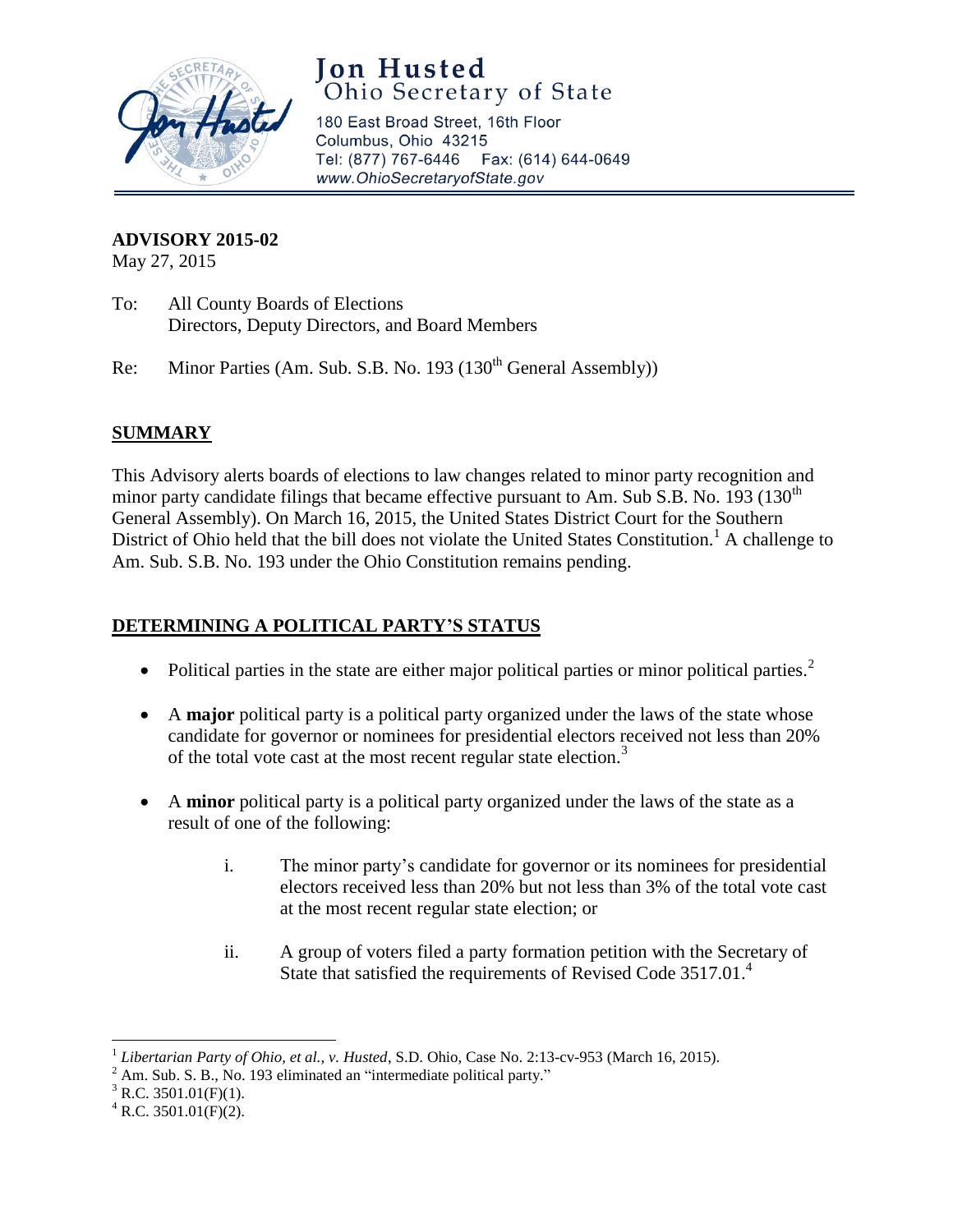## **ESTABLISHING A MINOR PARTY**

#### **Percentage of Total Vote**

- The law provides a mechanism for a group to achieve minor political party status by fielding a candidate for governor or nominees for presidential electors and receiving a requisite number of votes:
	- In 2014, a political party whose candidate for governor received less than 20% but not less than 2% of the total vote cast for that office at the 2014 general election remains a minor political party for a period of four years after meeting these requirements.<sup>5</sup>
	- In 2015 and after, a political party whose candidate for governor or nominees for presidential electors receive less than 20% but not less than 3% of the total vote cast for such office at the most recent regular state election will remain a minor party for four years after meeting these requirements.<sup>6</sup>

#### **Petition Process**

- The law also provides a mechanism for groups to become minor political parties by petition. To become a minor party by petition, a group must file a party formation petition with the Secretary of State.
- The party formation petition must:
	- i. Be signed by qualified electors equal to at least 1% of the total vote for governor or nominees for presidential electors at the most recent election for such office;
	- ii. Be signed by not fewer than 500 qualified electors from each of at least one-half of the congressional districts in the state;
	- iii. Declare the petitioners' intention of organizing a political party and of participating in the succeeding general election that occurs more than 125 days after the filing date;
	- iv. Designate a committee of not less than three nor more than five of the petitioners, who will represent the petitioners in all matters relating to the petition; and

 $\overline{\phantom{a}}$  $<sup>5</sup>$  Am. Sub. S.B. No. 193, 130<sup>th</sup> General Assembly, Section 4 (2013).</sup>

 $6$  R.C. 3501.01(F)(2)(a).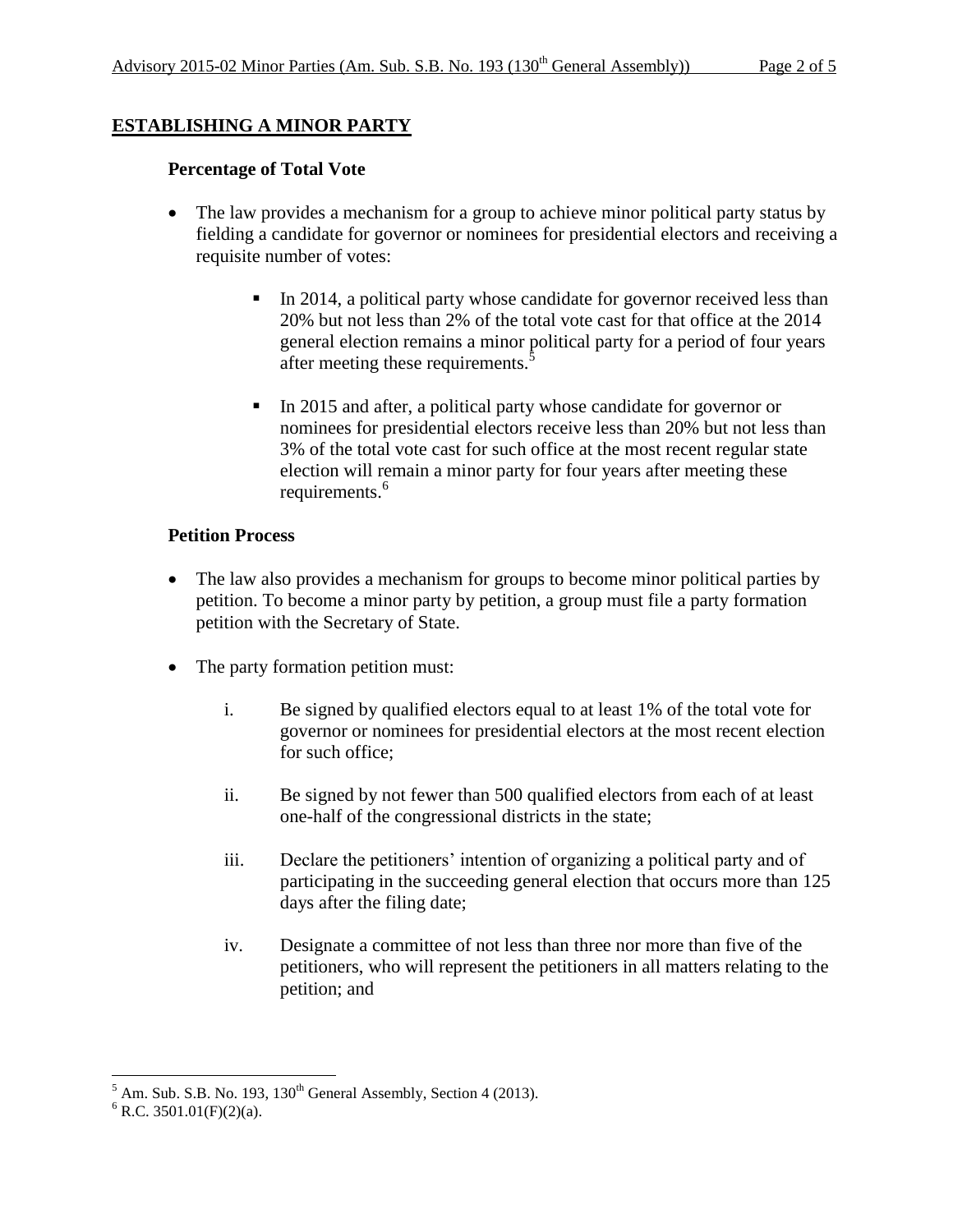- v. Name the prospective political party in the declaration. The name must not be similar to that of an existing party name.<sup>7</sup>
- Upon filing the petition, the new political party comes into legal existence and is entitled to nominate candidates to appear on the ballot at the general election in odd or even-numbered years that occurs more than 125 days after the filing date.<sup>8</sup>
- The Secretary of State must promptly transmit to each board of elections the separate petitions papers of that Board's county.<sup>9</sup>
- Each board of elections must examine and determine the sufficiency of the signatures on the petition papers and return them to the Secretary of State not later than the  $118<sup>th</sup>$ day before the general election. The petition papers must be submitted to the Secretary of State's Office along with the Board's certification of the validity or invalidity of the signatures on the petition.<sup>10</sup>
- A written protest against the petition may be filed with the Secretary of State by any qualified elector not later than the  $114<sup>th</sup>$  day before the general election.<sup>11</sup>
- The Secretary of State must determine the sufficiency of the party formation petition and notify the committee designated in the petition of that determination not later than the 95<sup>th</sup> day before the general election.<sup>12</sup>

## **MINOR PARTY'S NOMINATION OF CANDIDATES**

- Each candidate or pair of joint candidates wishing to appear on the general election ballot as the nominee or nominees of the party that filed the party formation petition shall file a nominating petition not later than 110 days before the general election and not earlier than the day the applicable party formation petition is filed.<sup>13</sup>
- The nominating petition must both be on a form prescribed by the Secretary of State and include the name of the political party that submitted the party formation petition.<sup>14</sup> These nominating petition forms prescribed by the Secretary, Forms 4-C through 4-G are available online at the Secretary of State's [website.](http://www.sos.state.oh.us/sos/elections/electionsofficials/forms.aspx)

 $12$  R.C. 3517.012(A)(2)(d).

 $\overline{\phantom{a}}$  $R.C. 3517.01(A).$ 

<sup>8</sup> R.C. 3517.012(A)(1). See also *Libertarian Party of Ohio*, Case No. 2:13-cv-953.

R.C. 3517.012(A)(2)(a).

 $^{10}$  R.C. 3517.012(A)(2)(b).

<sup>&</sup>lt;sup>11</sup> The protest will be resolved in the same manner as specified under R.C. 3501.39. R.C. 3517.012(A)(2)(c).

 $^{13}$  R.C. 3517.012(B)(1).

<sup>&</sup>lt;sup>14</sup> With the exception of the provisions of Revised Code 3505.03, 3505.08, 3506.11, 3513.31, 3513.311, and 3513.312, the provisions of the Revised Code concerning independent candidates who file nominating petitions apply to candidates who file nominating petitions under this Revised Code section. R.C. 3517.012(B)(1).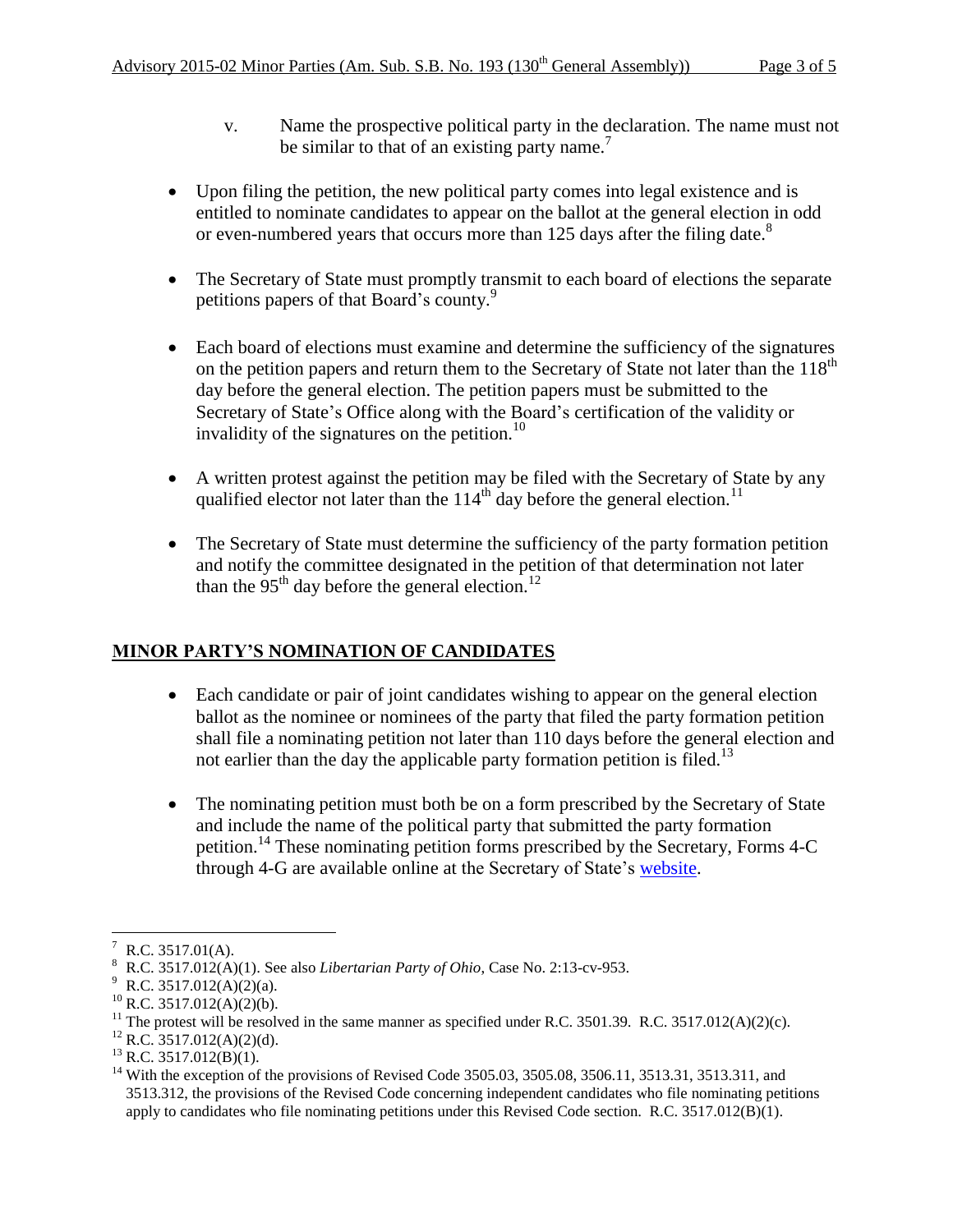- If the candidacy is to be submitted to electors throughout the entire state, $15$ the nominating petition must be signed by at least 50 qualified electors who have not voted as a member of a different political party at any primary election within the current year or the immediately preceding two calendar years.<sup>16</sup> The nominating petition for a candidacy to be submitted to electors throughout the entire state must be filed with the Secretary of State's Office.<sup>17</sup>
- If the candidacy is to be submitted only to electors within a district, political subdivision, or portion thereof, the nominating petition must be signed by not less than five qualified electors who have not voted as a member of a different political party at any primary election within the current year or the immediately preceding two calendar years.<sup>18</sup> The nominating petition for offices to be voted on by electors within a district or political subdivision comprised of more than one county but less than all counties of the state must be filed with the most populous county's board of elections according to the last federal decennial census.<sup>19</sup> The nominating petition for offices to be voted on by electors within a county or district smaller than a county must be filed with the board of elections for that county. $20$
- Each board of elections must examine and determine the sufficiency of the signatures not later than the  $105<sup>th</sup>$  day before the general election.<sup>21</sup>
- A written protest may be filed not later than the  $100<sup>th</sup>$  day before the general election.<sup>22</sup>
- The Secretary of State or the board of elections, as applicable, must determine whether the nominating petition is sufficient and notify the candidate and the committee designated in the party formation petition of that determination not later than the 95<sup>th</sup> day before the general election.<sup>23</sup>
- The committee for a party that has submitted a sufficient party formation petition, must, not later than the  $75<sup>th</sup>$  day before the general election, certify to the Secretary of State a slate of candidates consisting of candidates or joint candidates who submitted sufficient nominating petitions. The names of the candidates or joint candidates

<sup>20</sup> *Id*.

 $\overline{\phantom{a}}$ <sup>15</sup>This includes petitions for joint candidates for the offices of governor and lieutenant governor.  $R.C.3517.012(B)(2)(a)$ .

 $^{16}$  R.C. 3517.012(B)(2)(a).

 $17$  R.C. 3513.257(C).

 $^{18}$  R.C. 3517.012(B)(2)(b).

 $^{19}$  R.C. 3513.257(C).

 $^{21}$  R.C. 3517.012(B)(3)(a).

<sup>&</sup>lt;sup>22</sup> The protest must be filed in the same manner as specified in R.C. 3513.263. R.C. 3517.012(B)(3)(b).

<sup>&</sup>lt;sup>23</sup> R.C. 3517.012(B)(3)(c).